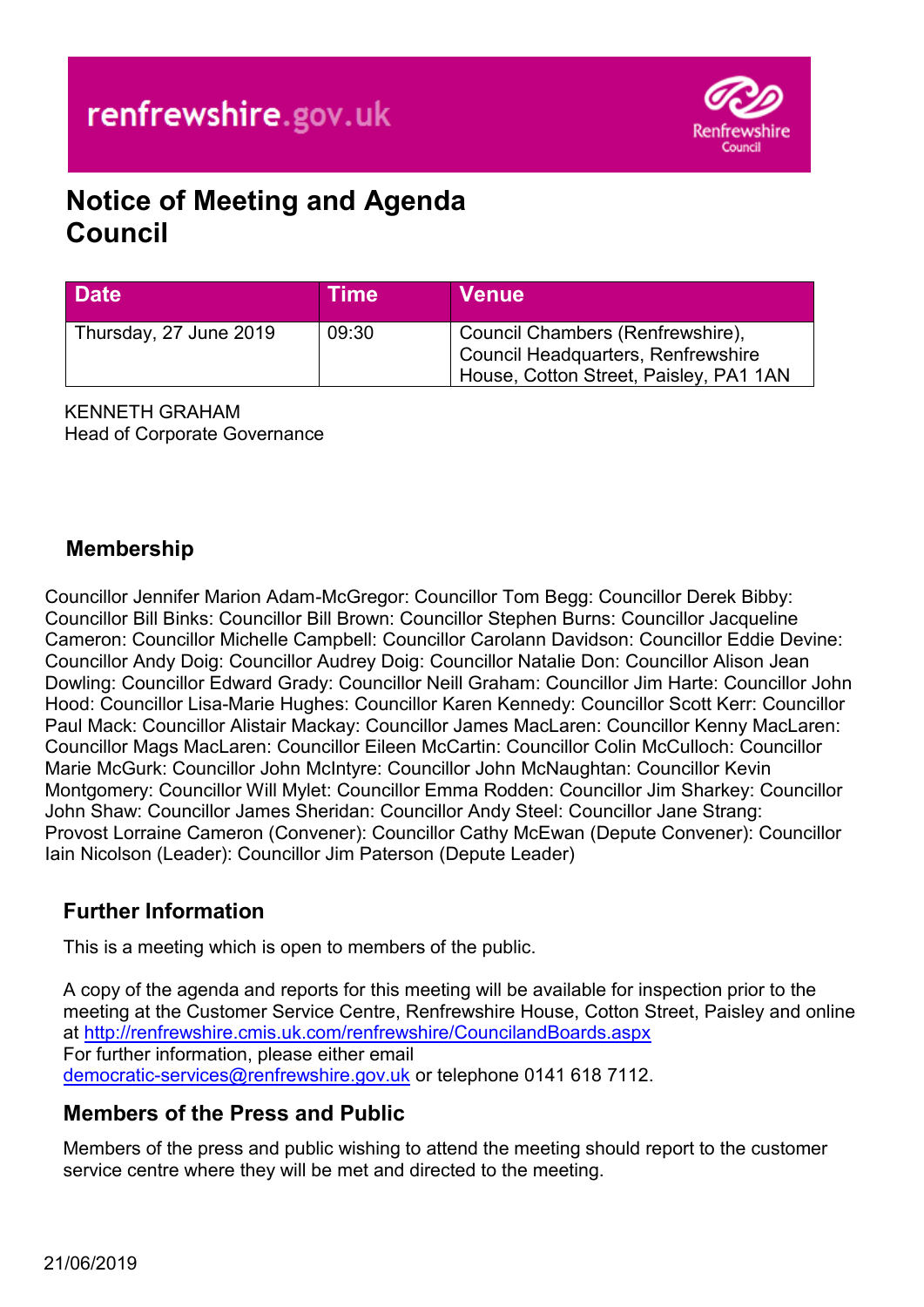# **Webcasting of Meeting**

This meeting will be filmed for live or subsequent broadcast via the Council's internet site – at the start of the meeting the Provost will confirm if all or part of the meeting is being filmed. Generally the public seating areas will not be filmed. The cameras focus on the main participants. If you have any queries regarding this please contact Committee Services on 0141 618 7112. To find the webcast please navigate to

<http://renfrewshire.cmis.uk.com/renfrewshire/meetings.aspx>and select the meeting from the calendar.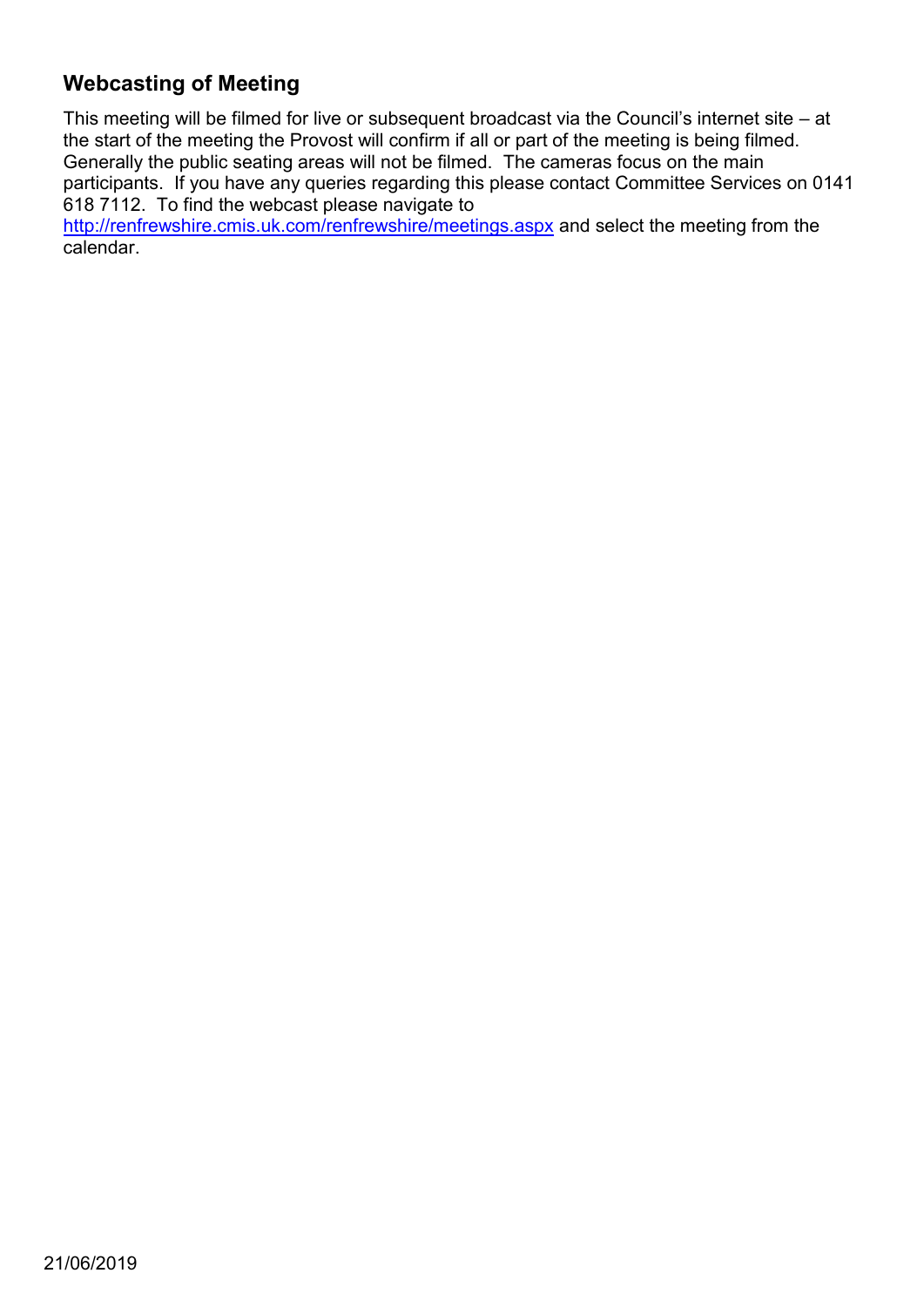# **Apologies**

Apologies from members.

# **Declarations of Interest**

Members are asked to declare an interest in any item(s) on the agenda and to provide a brief explanation of the nature of the interest.

# **1 Minutes of Meetings of Council, Boards and Panels**

Appointment Board, 8 May 2019, pages 534-535 Council, 9 May 2019, pages 536-553 Appointment Board, 21 May 2019, pages 554-555 Communities, Housing and Planning Policy Board, 21 May 2019, pages 556-569 Regulatory Functions Board, 22 May 2019, pages 570-577 Education and Children's Services Policy Board, 23 May 2019, pages 578-585 Placing Requests and Exclusions Appeals Panel, 28 May 2019, pages 586-589 Audit, Risk and Scrutiny Board, 28 May 2019, pages 590-599 Infrastructure, Land and Environment Policy Board, 29 May 2019, pages 600-609 Personnel Appeals and Applied Conditions of Service Appeals Panel, 30 May 2019, pages 610-611 Finance, Resources and Customer Services Policy Board, 5 June 2019, pages 612-633 Regulatory Functions Board, 6 June 2019, pages 634-645 Leadership Board, 19 June 2019, pages 646-660 Placing Requests and Exclusions Appeals Panel, 20 June 2019 (to follow) **2 Annual Accounts 2018/19**  Report by Director of Finance & Resources (Accounts attached separately) **9 - 18**

# **3 Treasury Management Annual Report 2018/19**  Report by Director of Finance & Resources **19 - 28 4 Scottish Government Fiscal Outlook - Medium Term Financial Strategy**  Report by Director of Finance & Resources **29 - 100 5 Governance Arrangements – Membership of Boards**  Report by Director of Finance & Resources **101 - 102**

#### **6 Statutory Review of Polling Places and Polling Districts 103 - 106**

Report by Director of Finance & Resources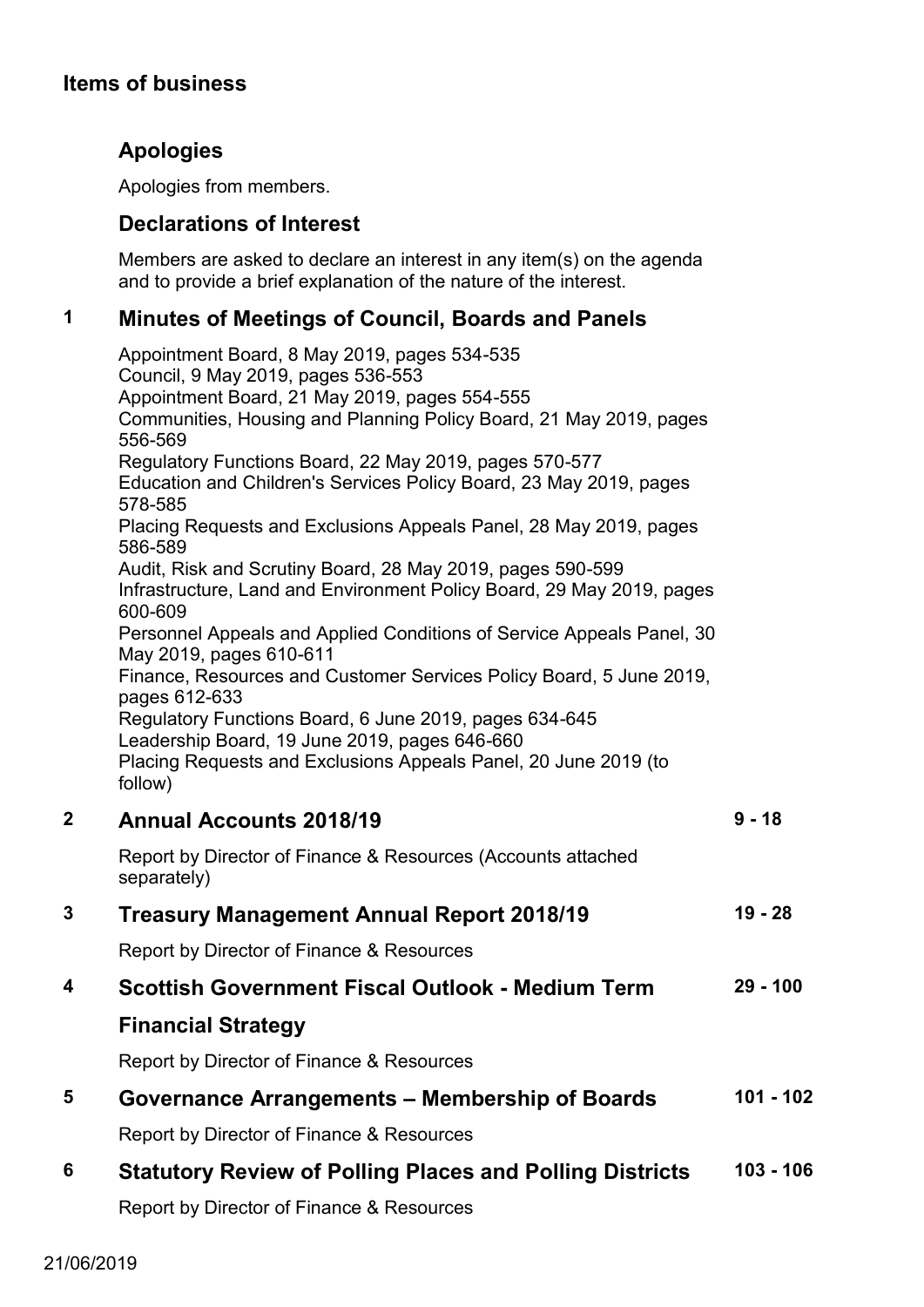# **7 Annual Report of the Community Protection Chief**

# **Officers Group 2018/19**

Report by Chief Executive

# **8 Notice of Motion 1 by Councillors McCartin and Andy**

# **Doig**

"Susan McDonald

Renfrewshire Council congratulates former councillor Susan McDonald on receiving the British Empire Medal (BEM) in this month's Birthday Honours. Susan was an outstanding councillor for Paisley North and West for 5 years.

The council should also recognise the seven other Renfrewshire residents who also received awards in the honours list: Maureen Bell, James Campbell, Henrietta Wright, John MacKin, John Reid, Anne Brogan and Jennifer Durward."

# **9 Notice of Motion 2 by Councillors McCartin and Andy**

# **Doig**

"Climate Emergency

This council believes that:

1. All governments have a duty to limit the negative impacts of Climate Breakdown, and local government recognises it cannot and should not wait for national government to act.

2. It is important for the residents of Renfrewshire that the council and other public authorities commit to reducing CO<sub>2</sub> eq emissions and work towards carbon neutrality as quickly as possible;

3. Bold climate action can deliver economic benefits by way of new jobs, economic savings, market opportunities and improved well-being.

This council agrees to:

1. Declare a 'Climate Emergency';

2. Pledge to work proactively with others to make Renfrewshire carbon neutral by 2030, taking into account both production and consumption emissions;

3. Continue to work with partners and community groups across Renfrewshire to deliver this new goal through all relevant strategies and plans;

4. Assist communities to become more resilient to the impacts of global warming, particularly to flooding and to drought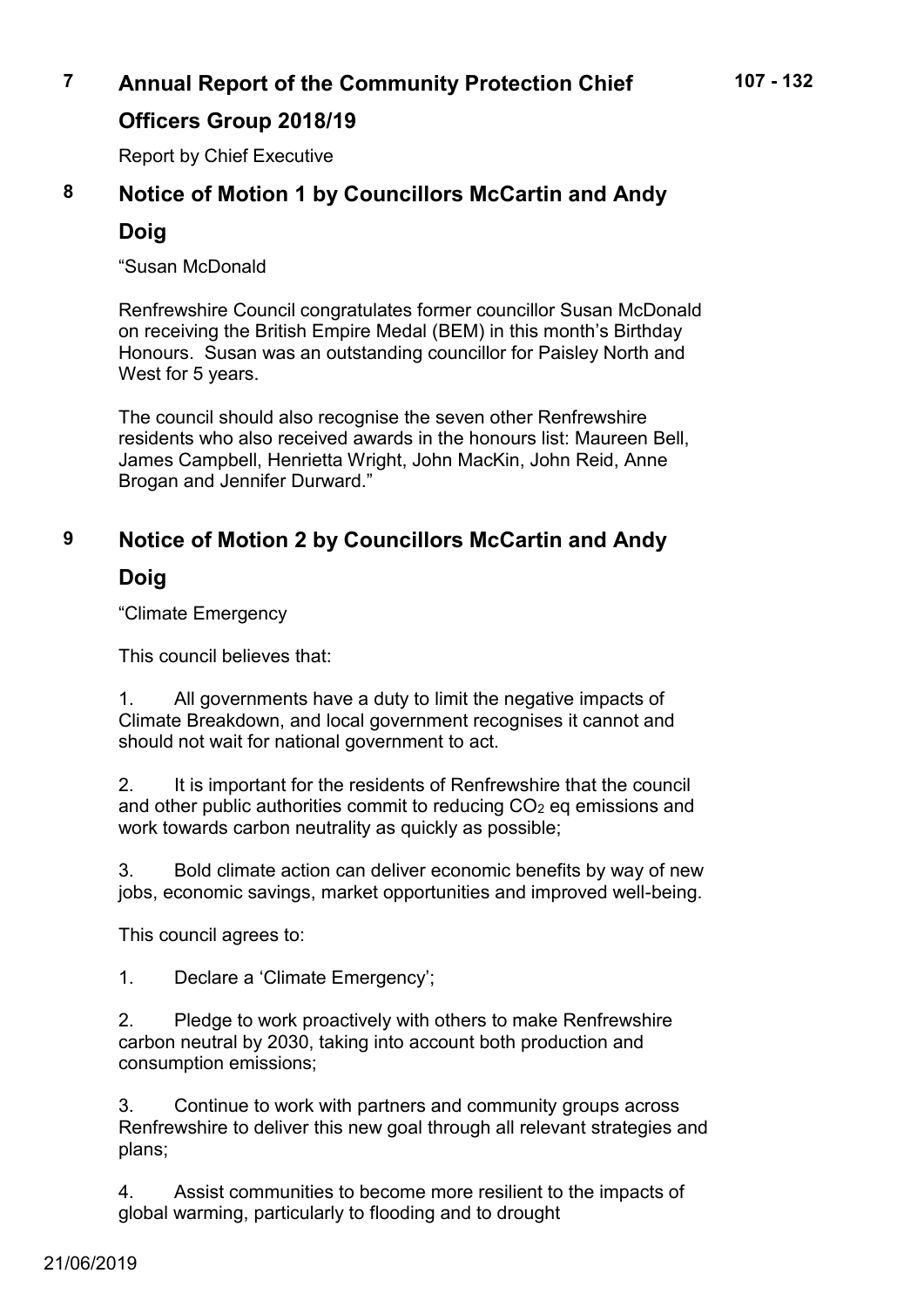5. Ensure that all reports in preparation for the 2020/21 budget will take into account the actions the council will take to address this emergency;

6. Report to Full Council before the end of 2019 with the actions the Council has, and will take, to address this emergency."

# **10 Notice of Motion 3 by Councillors K MacLaren and Burns**

"NHS not for Sale

Council notes with extreme concern the comments by US President Donald Trump that the NHS will be part of a future UK/USA trade agreement. This would open up the NHS to more privatisation and increased drug prices.

Although Scotland has its own NHS there is a danger that any further privatisation in the NHS covering England and Wales would have Barnett consequentials on the funding available to Scotland's NHS. Similarly expected increases in the price of drugs from the USA would also negatively impact on Scotland's NHS.

Council believes that the NHS across the UK is a valuable public service. Council will contact the new Prime Minister to express our concern about the NHS being used as a bargaining chip in any trade deal with the USA or anyone else and will ask the Prime Minister to clearly state that the NHS is not up for sale."

# **11 Notice of Motion 4 by Councillors K MacLaren and Burns**

"RAH Car Park

Council notes the problems caused by the recent changes to the main car park at the Royal Alexandra Hospital (RAH) and the impact this has had on staff and local residents. The decision by the Health Board to change the parking policy with little consultation has negatively impacted on local residents as staff seek to find alternative places to park.

Council calls for better communication between the Health Board and council officers to resolve the parking issues within the RAH and surrounding areas.

Council will contact the Chief Executive of Greater Glasgow and Clyde Health Board to express our concern over the impact that these changes to the parking policy has had on Renfrewshire residents and on all the staff at the RAH"

## **12 Notice of Motion 5 by Councillors Adam-McGregor and**

### **Don**

"Environment and Climate Emergency

The Scottish Government on 14 May 2019 declared that there is a global climate emergency. The evidence is irrefutable and the science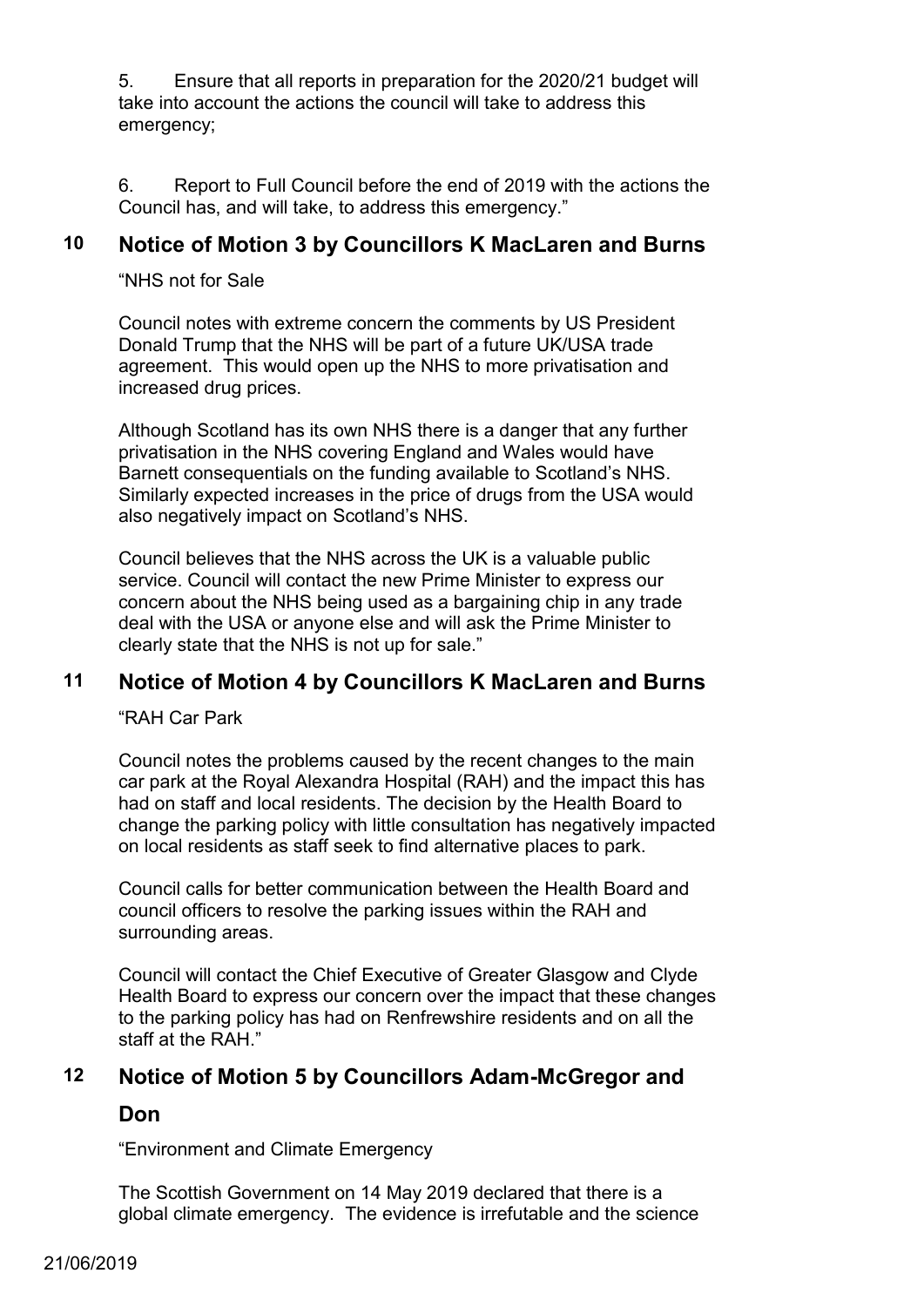is clear.

We all have a part to play: Government, councils, individuals, communities, businesses, other organisations. It is not too late to turn things around.

Council therefore agrees

1. To recognise that there is an environment and climate emergency;

2. That this emergency could impact on all areas of Council policy;

3. That a cross party working group is established to examine in detail what actions could be taken to address this emergency;

4. That officers begin, without delay, to prepare options for the working group to consider."

# **13 Notice of Motion 6 by Councillors Sheridan and Kennedy**

"Child Poverty

That this council expresses concern about the recent report by the poverty and inequality commission that child poverty targets set by the Scottish Government have not been met and seeks clarity regarding the local position in Renfrewshire."

# **14 Notice of Motion 7 by Councillors Paterson and**

## **McNaughtan**

"UK Shared Prosperity Fund

Renfrewshire Council notes with disappointment the delay on the consultation for the proposed UK Shared Prosperity Fund, intended to replace EU funding to the regions following Brexit.

Furthermore, with no date provided for the consultation to commence it is unlikely to be conducted prior to our expected exit date of the 31st of October 2019 leading to a substantial delay in the establishment of a shared prosperity fund.

Therefore, Council agrees to write to the UK Government urging them to bring forward the consultation and get on with establishing a shared prosperity fund to be managed by the relevant devolved administrations should Brexit occur on the 31st of October."

# **15 Notice of Motion 8 by Councillors Graham and McIntyre**

"Statues in Dunn Square, Paisley

Council agrees that the statue of Queen Victoria and Dr Dunns Memorial in Dunn Square, Paisley are cleaned. Also, the statues of Sir Peter Coats and Thomas Coats Esq be part of the clean-up.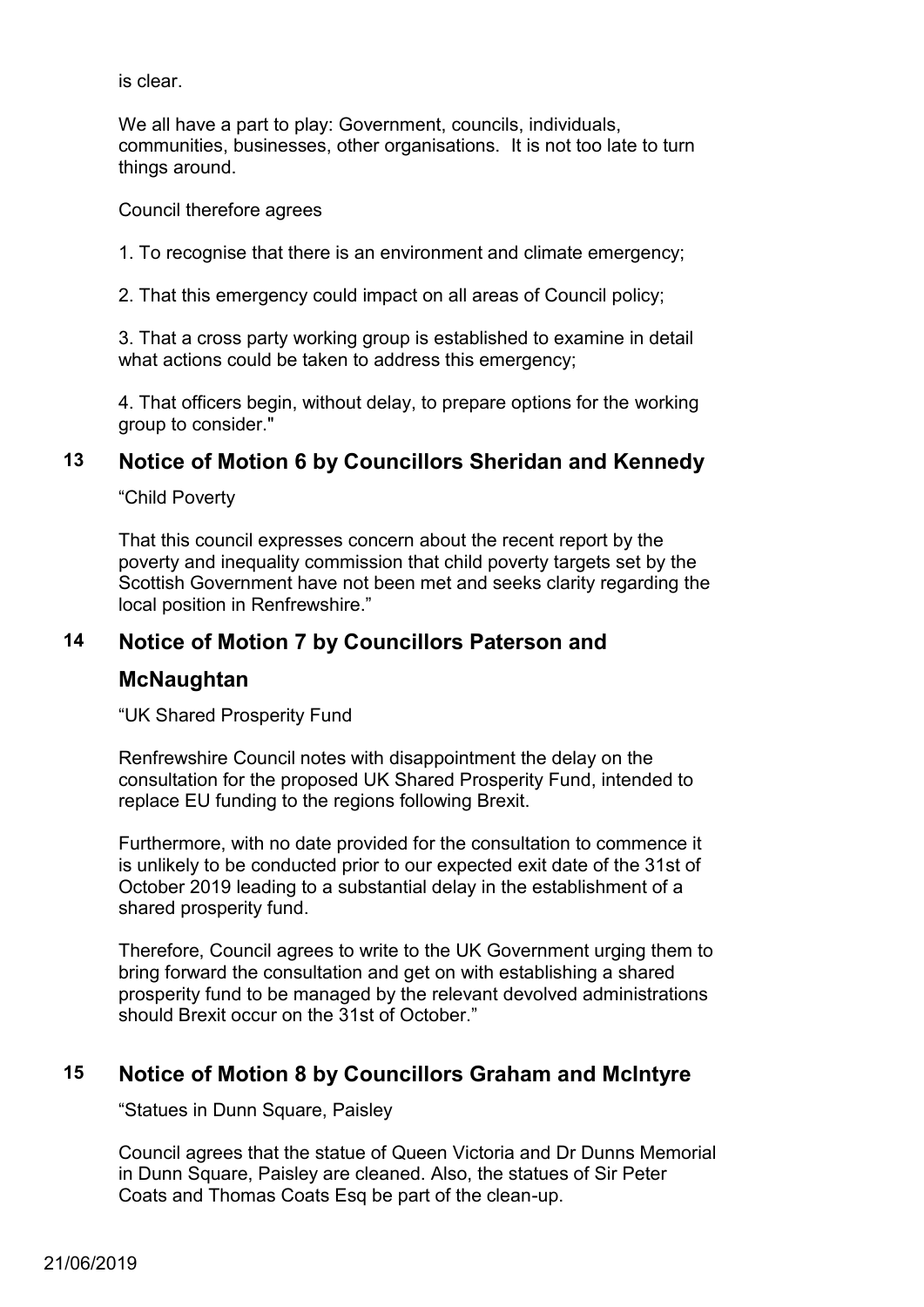Council also agrees to release a programme in which all statues, monuments and plaques are visited by Council and are assessed for upgrade or clean-up."

# **16 Notice of Motion 9 by Councillors McGurk and Adam-**

# **McGregor**

"Tv Licence

Renfrewshire Council condemns the decision by the BBC to AXE FREE TV licence for most over 75 year old residents and charge £154.50."

# **17 Notice of Motion 10 by Councillors Burns and Hughes**

"Council will contact Scottish Water to request Top Up taps are installed in Renfrewshire in all Towns and Villages to help reduce use of single plastic bottles and boost the benefits of drinking water in Renfrewshire."

# **18 Notice of Motion 11 by Councillors Andy Doig and**

# **McCartin**

"BBC and removal of free TV licences for 75 year olds not on pension credit

Renfrewshire Council condemns the decision by the BBC to remove free TV Licences for 75 year olds not on pension credit, and notes that this has been condemned by the National Pensioners Convention, Age UK, and Independent Age as a retrograde step which will increase social isolation amongst pensioners.

Council calls on the Westminster Government to amend the Digital Economy Act (2017) to allow it to finance free TV licences for all pensioners over 75 years to promote the social independence and dignity of older people.

Council also calls on the Westminster government to reinstate the funding which it withdrew from the BBC which has forced the BBC to take this action."

# **19 Notice of Motion 12 by Councillors Sharkey and Kennedy**

"Women Against State Pension Inequality (WASPI)

This Council affirms its support for the WASPI women and their campaign."

# **20 Notice of Motion 13 by Councillors Mack and Andy Doig**

"Council Property: 16 Cairngorm Crescent, Paisley

This council insists in an independent inquiry into the allocation of 16 Cairngorm Crescent, Glenburn. SCRN 108744"